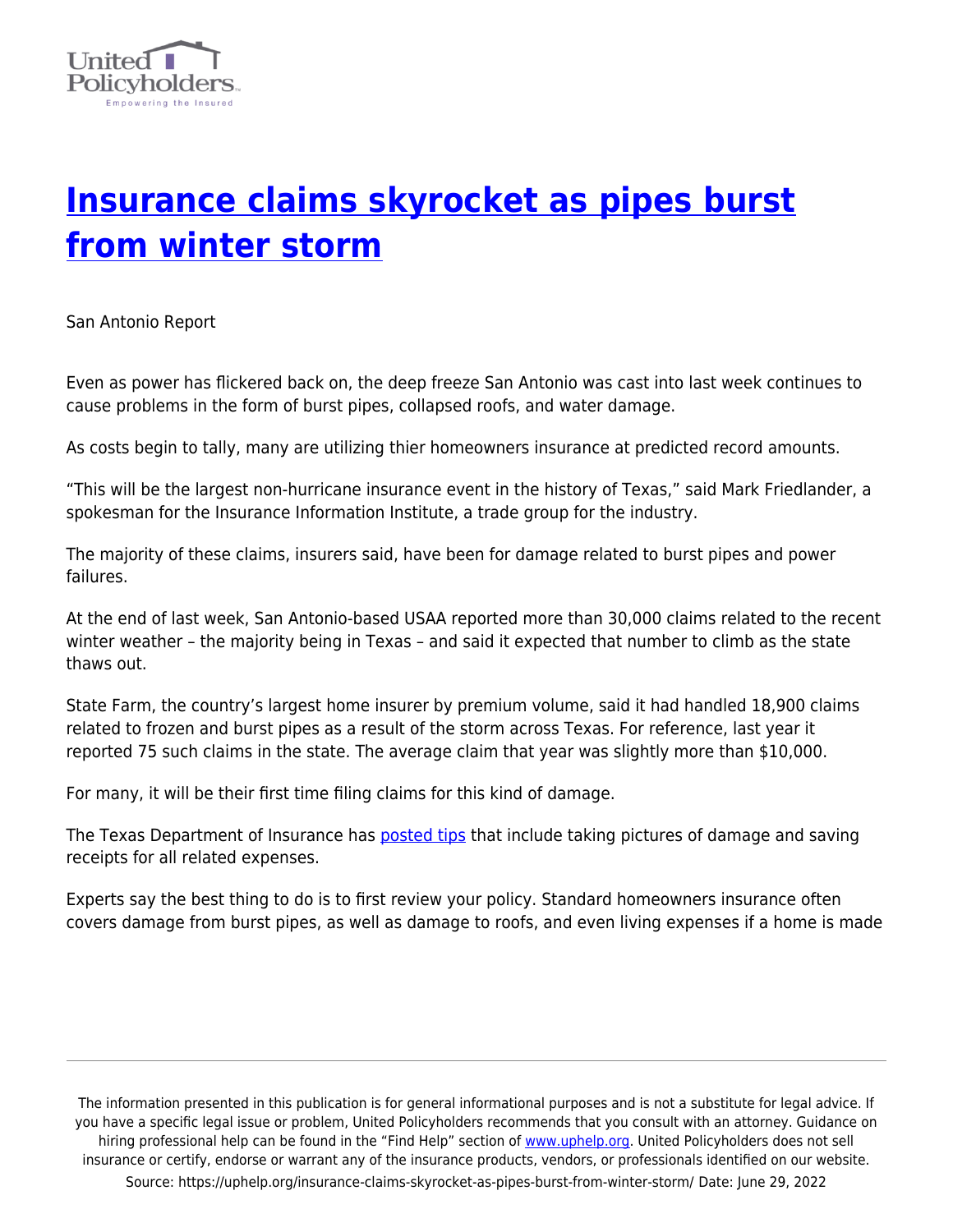

uninhabitable – but there may be complications.

Amy Bach, executive director with consumer advocacy group United Policyholders, said policyholders should "think before they file."

If the damage is relatively minor and repair costs won't meet the deductible, then filing could actually hurt a homeowner down the line. Insurers look at a [common database called C.L.U.E.](https://www.forbes.com/advisor/homeowners-insurance/clue-report/) to examine a claimant's history, similar to how banks use a credit score. A claim that doesn't result in an insurance payment still counts as a claim filed.

"Understand your loss," Bach said. She recommended homeowners get an estimate of the damage from a professional first, and then to look at their policy's deductible – which could be a flat dollar amount or, increasingly, a percentage figure.

A potential wrinkle homeowners should look for is whether their policy has "actual cash-value" coverage – which takes depreciation into account in making payouts – or "replacement cost" coverage, which is more expensive but pays for a full replacement of personal property.

All of this information can be found on the first page of a policy, called the "declaration page," Friedlander said. The agent for a policy also can clarify details about specific coverage, including possible limits, before a claim is filed.

Claims should be filed as soon as possible, the Insurance Information Institute spokesman said. If emergency repairs are needed, many insurers are allowing policyholders to move forward immediately with a plumber or other tradesperson.

Be careful to avoid fraud from unscrupulous contractors, said Camille Garcia, a spokesperson for the Insurance Council of Texas.

"Identify your contractor through references, speak to your family, friends, neighbors, and look at their online reviews," she said. She also recommended policyholders not sign their insurance proceeds check over to a contractor and to only pay the contractor in increments as the work is satisfactorily completed.

During the claims process, Garcia said, homeowners should document all conversations with their

The information presented in this publication is for general informational purposes and is not a substitute for legal advice. If you have a specific legal issue or problem, United Policyholders recommends that you consult with an attorney. Guidance on hiring professional help can be found in the "Find Help" section of [www.uphelp.org.](http://www.uphelp.org/) United Policyholders does not sell insurance or certify, endorse or warrant any of the insurance products, vendors, or professionals identified on our website. Source: https://uphelp.org/insurance-claims-skyrocket-as-pipes-burst-from-winter-storm/ Date: June 29, 2022